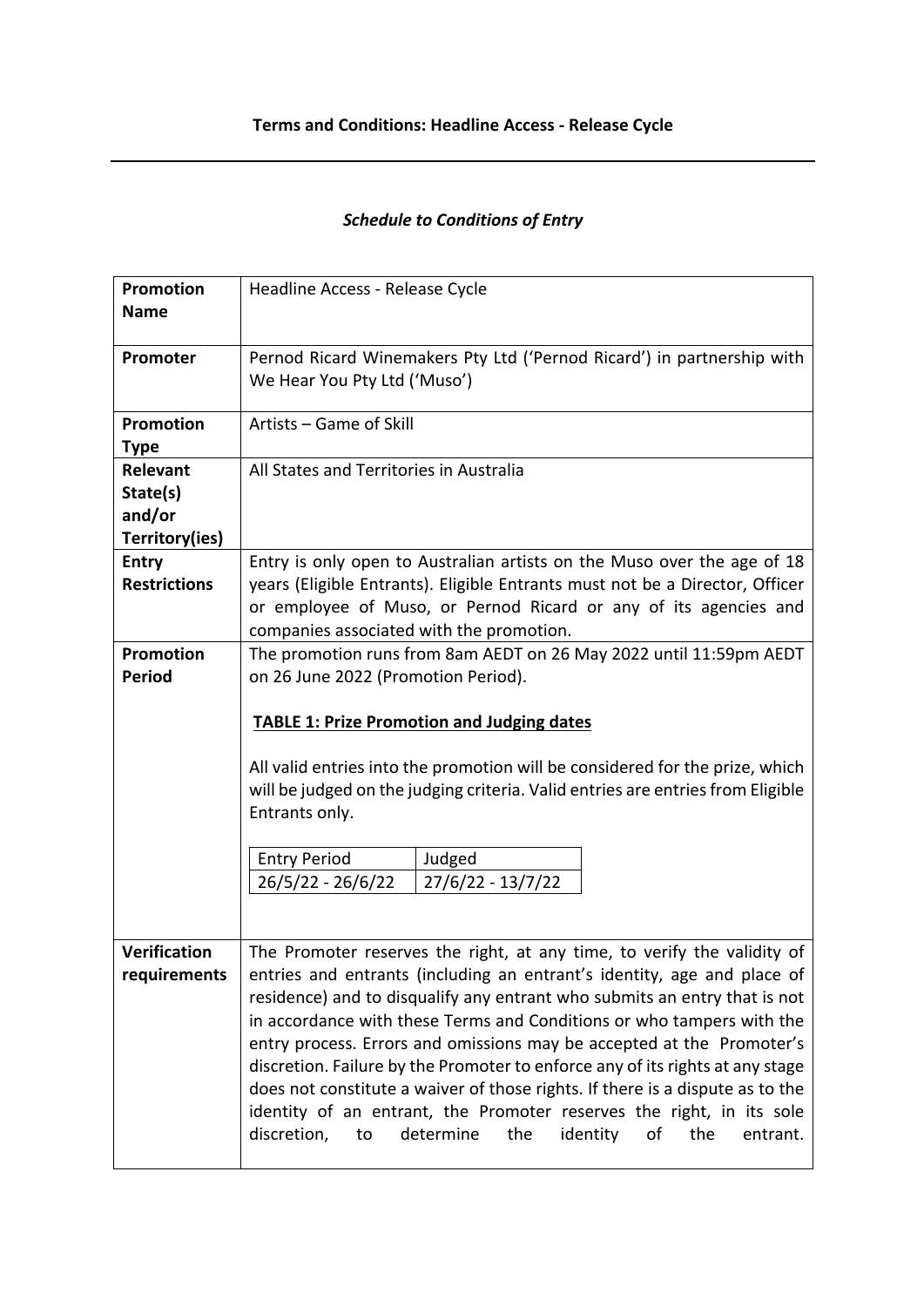| <b>Entry</b><br>procedure-                           | To enter the promotion, Eligible Entrants who are not currently signed up to<br>Muso must join Muso.                                                                                                                                                                                                                                                                                                                                                                                                                                                                                                                                                                                                                                                                                                                                                                                                                                                                                                                                                                                                                                                                                                                                                                                                                                                                                                                                                                                                                                                                                                                                                                                                                                                                                                                                                                                                                                                                                     |                  |                   |                    |  |
|------------------------------------------------------|------------------------------------------------------------------------------------------------------------------------------------------------------------------------------------------------------------------------------------------------------------------------------------------------------------------------------------------------------------------------------------------------------------------------------------------------------------------------------------------------------------------------------------------------------------------------------------------------------------------------------------------------------------------------------------------------------------------------------------------------------------------------------------------------------------------------------------------------------------------------------------------------------------------------------------------------------------------------------------------------------------------------------------------------------------------------------------------------------------------------------------------------------------------------------------------------------------------------------------------------------------------------------------------------------------------------------------------------------------------------------------------------------------------------------------------------------------------------------------------------------------------------------------------------------------------------------------------------------------------------------------------------------------------------------------------------------------------------------------------------------------------------------------------------------------------------------------------------------------------------------------------------------------------------------------------------------------------------------------------|------------------|-------------------|--------------------|--|
| <b>New Users</b>                                     | Create a Muso account and artist profile via the 'Artist' sign-up process. To sign<br>up, Eligible Entrants must submit a link to an example of their original music. They<br>must register their entry via an opt in button on Muso in the sign-up process.<br>Eligible Entrants must upload music or videos of their music to their Muso<br>profiles for Pernod Ricard and the campaign panellists to review in consideration                                                                                                                                                                                                                                                                                                                                                                                                                                                                                                                                                                                                                                                                                                                                                                                                                                                                                                                                                                                                                                                                                                                                                                                                                                                                                                                                                                                                                                                                                                                                                          |                  |                   |                    |  |
|                                                      | for the promotion.                                                                                                                                                                                                                                                                                                                                                                                                                                                                                                                                                                                                                                                                                                                                                                                                                                                                                                                                                                                                                                                                                                                                                                                                                                                                                                                                                                                                                                                                                                                                                                                                                                                                                                                                                                                                                                                                                                                                                                       |                  |                   |                    |  |
| <b>Entry</b>                                         | All existing Muso users will be entered to the promotion.                                                                                                                                                                                                                                                                                                                                                                                                                                                                                                                                                                                                                                                                                                                                                                                                                                                                                                                                                                                                                                                                                                                                                                                                                                                                                                                                                                                                                                                                                                                                                                                                                                                                                                                                                                                                                                                                                                                                |                  |                   |                    |  |
| procedure-<br><b>Existing Muso</b>                   | Existing Muso users can opt out of the competition by emailing                                                                                                                                                                                                                                                                                                                                                                                                                                                                                                                                                                                                                                                                                                                                                                                                                                                                                                                                                                                                                                                                                                                                                                                                                                                                                                                                                                                                                                                                                                                                                                                                                                                                                                                                                                                                                                                                                                                           |                  |                   |                    |  |
| <b>Users</b>                                         | promotions@muso.live.                                                                                                                                                                                                                                                                                                                                                                                                                                                                                                                                                                                                                                                                                                                                                                                                                                                                                                                                                                                                                                                                                                                                                                                                                                                                                                                                                                                                                                                                                                                                                                                                                                                                                                                                                                                                                                                                                                                                                                    |                  |                   |                    |  |
| <b>Maximum</b><br><b>Number of</b><br><b>Entries</b> | Eligible Entrants are restricted to one entry per act. If an entrant is a member of<br>multiple acts, they may enter once per act of which they are a part.                                                                                                                                                                                                                                                                                                                                                                                                                                                                                                                                                                                                                                                                                                                                                                                                                                                                                                                                                                                                                                                                                                                                                                                                                                                                                                                                                                                                                                                                                                                                                                                                                                                                                                                                                                                                                              |                  |                   |                    |  |
| <b>Judging</b>                                       |                                                                                                                                                                                                                                                                                                                                                                                                                                                                                                                                                                                                                                                                                                                                                                                                                                                                                                                                                                                                                                                                                                                                                                                                                                                                                                                                                                                                                                                                                                                                                                                                                                                                                                                                                                                                                                                                                                                                                                                          |                  |                   |                    |  |
| <b>Criteria</b>                                      | Each entry by Eligible Entrants will be individually judged based upon the act's<br>creative merit, execution, effort and alignment with the spirit of the Headline<br>Access Release Cycle. The decision of the Pernod Ricard and the campaign<br>panellists in relation to any aspect of the promotion will be deemed to be final<br>and binding and no correspondence regarding the decision will be entered into<br>with unsuccessful Eligible Entrants.<br>Entrants agree that they are fully responsible for the content they submit and<br>are complying with the terms of use of Muso. The Promoter and the campaign<br>panellists shall not be liable in any way for such content to the full extent<br>permitted by law. The Promoter and the campaign panellists may remove any<br>content without notice for any reason whatsoever. Entrants warrant and agree<br>that: (a) they will not submit any content that is unlawful or fraudulent, or that<br>the Promoter and the campaign panellists may deem in breach of any intellectual<br>property, privacy, publicity or other rights, defamatory, obscene, derogatory,<br>pornographic, sexually inappropriate, violent, abusive, harassing, threatening,<br>objectionable with respect to race, religion, origin or gender, not suitable for<br>children aged under 15, or otherwise unsuitable for publication; (b) they will<br>obtain prior consent from any person or property that appears in their content;<br>(c) they will obtain full prior consent from any person who has jointly created or<br>has any rights in the content, to the uses and terms herein; (d) their content shall<br>not contain viruses or cause injury or harm to any person or entity; and (e) they<br>will comply with all applicable laws and regulations, including without limitation,<br>those governing copyright, content, defamation, privacy, publicity and the access<br>or use of others' computer or communication systems. |                  |                   |                    |  |
| <b>Judging</b>                                       | The Promotion Period will close at 11:59pm on the final day of the Promotion                                                                                                                                                                                                                                                                                                                                                                                                                                                                                                                                                                                                                                                                                                                                                                                                                                                                                                                                                                                                                                                                                                                                                                                                                                                                                                                                                                                                                                                                                                                                                                                                                                                                                                                                                                                                                                                                                                             |                  |                   |                    |  |
| <b>Details</b>                                       | Period. The winner will be determined on the judging day stipulated in Table 1<br>above and all entries from Eligible Entrants will be judged by the Promoter at<br>Muso.                                                                                                                                                                                                                                                                                                                                                                                                                                                                                                                                                                                                                                                                                                                                                                                                                                                                                                                                                                                                                                                                                                                                                                                                                                                                                                                                                                                                                                                                                                                                                                                                                                                                                                                                                                                                                |                  |                   |                    |  |
| <b>Prize Details</b>                                 |                                                                                                                                                                                                                                                                                                                                                                                                                                                                                                                                                                                                                                                                                                                                                                                                                                                                                                                                                                                                                                                                                                                                                                                                                                                                                                                                                                                                                                                                                                                                                                                                                                                                                                                                                                                                                                                                                                                                                                                          |                  |                   |                    |  |
|                                                      | Prize                                                                                                                                                                                                                                                                                                                                                                                                                                                                                                                                                                                                                                                                                                                                                                                                                                                                                                                                                                                                                                                                                                                                                                                                                                                                                                                                                                                                                                                                                                                                                                                                                                                                                                                                                                                                                                                                                                                                                                                    | No.<br>Available | Value Per<br>Unit | <b>Total Value</b> |  |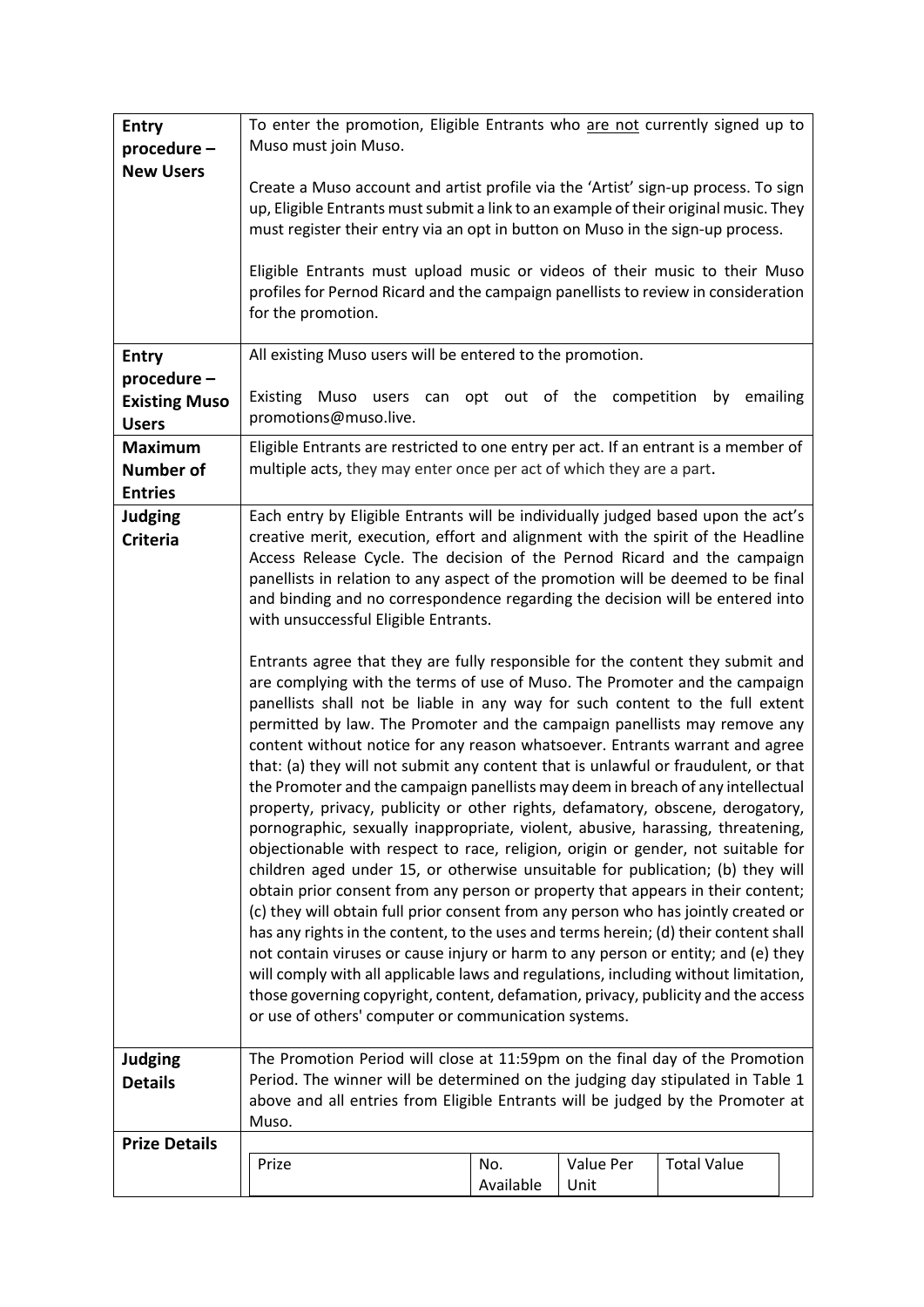|                     | A fund for independent                                                                                                                                           | $\mathbf{1}$ | X | x |  |
|---------------------|------------------------------------------------------------------------------------------------------------------------------------------------------------------|--------------|---|---|--|
|                     | artists to win the support to                                                                                                                                    |              |   |   |  |
|                     | record, release and perform                                                                                                                                      |              |   |   |  |
|                     | their music, as well as join a                                                                                                                                   |              |   |   |  |
|                     | mentor program with a panel                                                                                                                                      |              |   |   |  |
|                     | of industry experts                                                                                                                                              |              |   |   |  |
|                     |                                                                                                                                                                  |              |   |   |  |
|                     | The Release Cycle prize                                                                                                                                          |              |   |   |  |
|                     | includes:                                                                                                                                                        |              |   |   |  |
|                     | A day in the<br>$\bullet$                                                                                                                                        |              |   |   |  |
|                     | recording studio with                                                                                                                                            |              |   |   |  |
|                     | Johnny Took (DMA's)                                                                                                                                              |              |   |   |  |
|                     | Mentorship session<br>$\bullet$                                                                                                                                  |              |   |   |  |
|                     | with Johann Ponniah                                                                                                                                              |              |   |   |  |
|                     | (I OH YOU)                                                                                                                                                       |              |   |   |  |
|                     | Mentorship session                                                                                                                                               |              |   |   |  |
|                     | with Sose Fuamoli                                                                                                                                                |              |   |   |  |
|                     | Release distribution                                                                                                                                             |              |   |   |  |
|                     | via The Orchard                                                                                                                                                  |              |   |   |  |
|                     | PR consultation with                                                                                                                                             |              |   |   |  |
|                     | <b>Thinking Loud</b>                                                                                                                                             |              |   |   |  |
|                     | Gigs booked through<br>Muso                                                                                                                                      |              |   |   |  |
|                     |                                                                                                                                                                  |              |   |   |  |
|                     | The prize winner will be selected by Pernod Ricard and the campaign panellists                                                                                   |              |   |   |  |
|                     | on the date outlined in Table 1.                                                                                                                                 |              |   |   |  |
|                     |                                                                                                                                                                  |              |   |   |  |
|                     | The winner will be selected from the national pool of entries submitted during                                                                                   |              |   |   |  |
|                     | the entry period outlined in Table 1.                                                                                                                            |              |   |   |  |
|                     |                                                                                                                                                                  |              |   |   |  |
|                     | The redemption period for this prize will be during July 2022.                                                                                                   |              |   |   |  |
| <b>Prize</b>        | All costs associated with the prize, other than the cost of the items within the                                                                                 |              |   |   |  |
| <b>Restrictions</b> | prize, are the responsibility of the winner. Unless expressly stated, all other                                                                                  |              |   |   |  |
|                     | expenses become the responsibility of the winner.                                                                                                                |              |   |   |  |
|                     |                                                                                                                                                                  |              |   |   |  |
|                     | The Promoter shall not be liable for any loss or damage whatsoever which is                                                                                      |              |   |   |  |
|                     | suffered (including, but not limited to, indirect or consequential loss) or for<br>personal injury which is suffered or sustained, in connection with the prize, |              |   |   |  |
|                     | except for any liability which cannot be excluded by laws.                                                                                                       |              |   |   |  |
|                     |                                                                                                                                                                  |              |   |   |  |
|                     | The prize is non-transferable and non-redeemable for cash. Any attempt to resell                                                                                 |              |   |   |  |
|                     | or auction all or any part of this prize will result in an immediate cancellation of                                                                             |              |   |   |  |
|                     | the prize. Prize cannot be exchanged. In the event that, for any Yeah reason                                                                                     |              |   |   |  |
|                     | whatsoever, a winner does not take the prize at the time stipulated by the                                                                                       |              |   |   |  |
|                     | promoter then that element of the prize will be forfeited by the winner and cash                                                                                 |              |   |   |  |
|                     | will not be awarded in lieu of that element of the prize.                                                                                                        |              |   |   |  |
|                     | The prize cannot be gifted to other persons in lieu of the winner not being able                                                                                 |              |   |   |  |
|                     | to accept the prize.                                                                                                                                             |              |   |   |  |
|                     | Gigs for the winner booked through Muso will include Headline Acts branding.                                                                                     |              |   |   |  |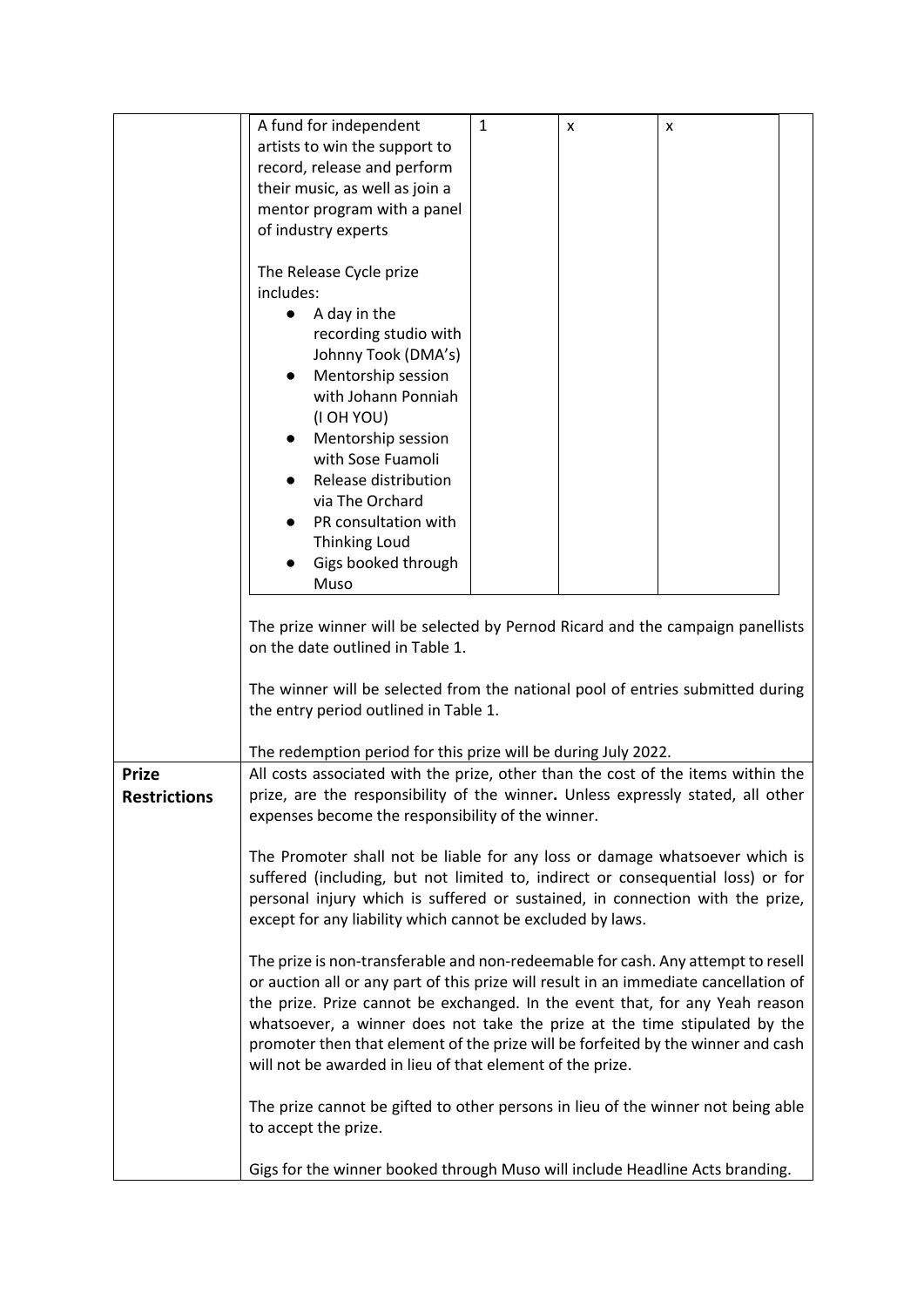| <b>Notification</b>   | Winners will be notified via email or phone (call) from Pernod Ricard.                                                                                  |
|-----------------------|---------------------------------------------------------------------------------------------------------------------------------------------------------|
| of Winners            |                                                                                                                                                         |
| <b>Publication</b>    | The winner will be announced via Headline Act's Facebook/Instagram page as                                                                              |
| <b>Details</b>        | well as through a press release distributed to media.                                                                                                   |
|                       |                                                                                                                                                         |
|                       | The winner may also be announced through various means of publication,                                                                                  |
|                       | including but not limited to Social Media (ie. Facebook, Instagram, Twitter,                                                                            |
|                       | YouTube), Online media outlets, Press releases, Print media outlets, Broadcast                                                                          |
|                       | Media outlets (TV, Radio), The Promoters and associated businesses/agencies<br>owned channels (Website, eDM).                                           |
| <b>Prize Claim</b>    | Prize must be claimed within 24 hours of the winner being contacted by the                                                                              |
|                       | Promoter.                                                                                                                                               |
| Date                  |                                                                                                                                                         |
| <b>Unclaimed</b>      | If the Prize is not claimed within the Prize Claim Date or the entry is deemed                                                                          |
| <b>Prize</b>          | invalid, the next best entry, as determined by the judge(s) shall be awarded the                                                                        |
| <b>Arrangements</b>   | Prize.                                                                                                                                                  |
| <b>Additional</b>     | By submitting an entry to the Promotion, each entrant acknowledges that if they                                                                         |
| Terms $-$             | are selected as a winner, as a condition of accepting their prize they must                                                                             |
| <b>Usage of</b>       | irrevocably and unconditionally grants Pernod Ricard and Muso and their                                                                                 |
| entries               | authorised agents:                                                                                                                                      |
|                       | the right to use their name, likeness, image, voice, and biography in                                                                                   |
|                       | connection with the promotion and the Promoter's business generally;                                                                                    |
|                       | a non-exclusive licence to reproduce, publish, perform, communicate<br>$\bullet$<br>and otherwise exploit any content contained in the entry (including |
|                       | without limitation compositions, sound recordings, and associated                                                                                       |
|                       | artworks and videos) and any modifications, adaptations or edits                                                                                        |
|                       | thereto, in whole or in part whether in original or modified form;                                                                                      |
|                       | throughout the world in perpetuity in all media now known or hereafter                                                                                  |
|                       | invented, without payment to the entrant of any royalties, compensation or                                                                              |
|                       | otherwise, provided that Pernod Ricard and Muso will only use such content 'in-                                                                         |
|                       | context' with the promotion.                                                                                                                            |
|                       |                                                                                                                                                         |
|                       | By submitting an entry, each entrant irrevocably and unconditionally consents to                                                                        |
|                       | any dealings with the entry that may otherwise infringe their moral rights in the                                                                       |
|                       | entry. Pernod Ricard and/or Muso may also allow third parties to perform these                                                                          |
|                       | actions on its behalf. .                                                                                                                                |
| <b>Additional</b>     | Winner must share following posts on Instagram account while redeeming prize                                                                            |
| <b>Terms - Social</b> | (posts must remain online for at least six (6) months from date of positing):                                                                           |
| requirements          | Must share an instagram post on the day that they have won -                                                                                            |
|                       | imagery/assets to be provided by Pernod Ricard                                                                                                          |
|                       | Must share an Instagram post about the process of recording and<br>$\bullet$                                                                            |
|                       | releasing their single                                                                                                                                  |
|                       | Must tag @headlineactswine and use the hashtag #HeadlineActsWine<br>$\bullet$                                                                           |
|                       |                                                                                                                                                         |
|                       | All posts should be compliant with the Alcohol Advertising and Promotion                                                                                |
|                       | standards set out by the ABAC Responsible Alcohol Marketing Code and ASA                                                                                |
|                       | Code for Advertising and Promotion of Alcohol.                                                                                                          |
|                       |                                                                                                                                                         |
|                       |                                                                                                                                                         |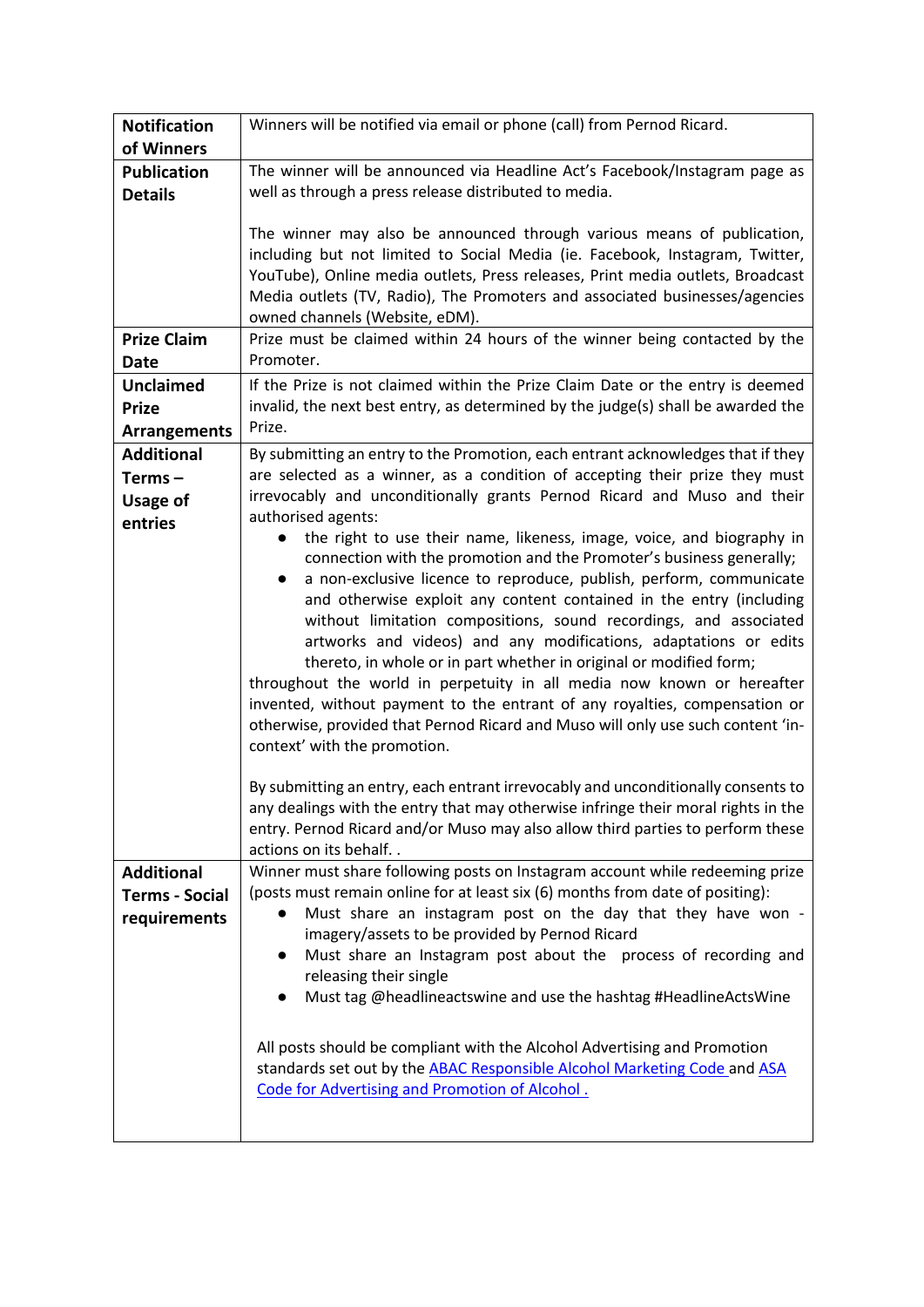## **Conditions of Entry**

1. Instructions and information on how to enter form part of these Conditions of Entry. Participation in this Promotion constitutes acceptance of these Conditions of Entry (and Schedule).

2. Any capitalised terms used in these Conditions of Entry have the meaning given in the Schedule, unless stated otherwise.

3. Directors, management, employees and contractors of the Promoter, including Pernod Ricard, Muso and those of any agencies, retailers and suppliers associated with this promotion and the immediate family members of these people are ineligible to enter. "Immediate family member" means spouse, parent, natural or adopted child, and sibling (whether natural or adopted by a parent), whether or not they live in the same household as the director, manger, employee, officer or contractor.

4. The promotion will be conducted during the Promotion Period.

5. Eligibility to enter the Promotion is subject to the Entry Restrictions.

6. To enter the Promotion, entrants must complete the Entry Procedure and comply with all other applicable requirements during the Entry Period. Entries must be submitted in accordance with the Entry Procedure and will not be accepted in any other form. No responsibility is accepted by the Promoter for late, lost, misdirected, ineligible or illegible/inaudible entries (including lost, stolen, forged, defaced or damaged proof of entry or things required by the Verification Requirements). Pernod Ricard and/or their representatives may conduct security and/or verification checks (including enforcement of the Verification Requirements) in their absolute discretion to determine the bona fides of an entrant's eligibility to enter the Promotion. Ineligible entries will be deemed to be invalid.

7. Where an entry is deemed invalid (at the Promoter's absolute discretion) prior to the Prize Claim Date, the Promoter may determine a new winner in accordance with the Unclaimed Prize Arrangements.

8. The Promoter's decisions in connection with the Promotion are final and no correspondence will be entered into.

9. Once submitted, no changes to or withdrawal of an entry will be permitted.

10. Entrants are required to take full responsibility for the content of their entry and for ensuring that their entry complies with these Conditions of Entry. For the purposes of these content requirements, "entry content" includes any content that entrants submit, upload, transmit, publish, communicate or use in connection with their entry into the Promotion.

11. Incomplete entries will be deemed invalid. Entries will also be deemed invalid if they breach these Conditions of Entry as determined by the Promoter in its sole discretion or any other content guidelines notified by the Promoter during the entry process for the Promotion.

12. Entries must be the entrant's original work. The Promoter reserves the right to verify, or to require the entrant to verify that the entry is the entrant's original work. If an entry cannot be verified to the Promoter's satisfaction, the entry will be deemed invalid.

13. An entrant's entry must not include: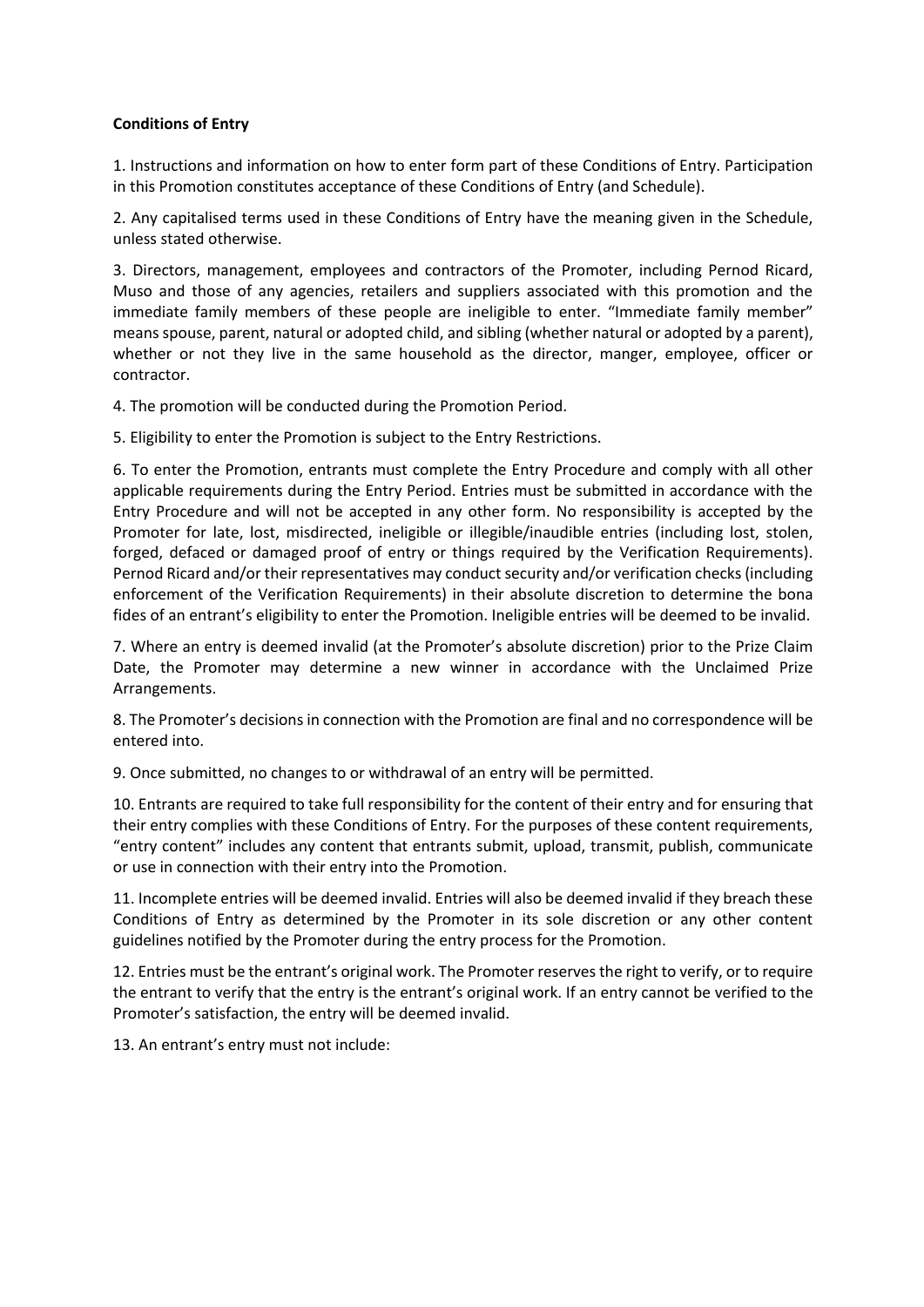a. any image or voice of any other person without that person's express consent. Entrants warrant that if any such content is included, they have obtained the express consent and appropriate releases from the relevant person to allow them to make the grant of rights to the Promoter hereunder;

b. any content that contravenes any law, infringes the rights of any person or is obscene, offensive, potentially defamatory, discriminatory, indecent or otherwise objectionable or inappropriate (which includes, without limitation, any content involving nudity, malice, excessive violence or swearing); and

c. any literary, dramatic, musical or artistic work, any audio-visual or sound recording, or any other item in which copyright subsists, unless the entrant is entitled to do so. If an entrant has any doubts about whether they have the right to include any content (for example, recorded music) they must not include it. By including any such content in their entry, the entrant warrants that they are the copyright owner of such content, or that they have all necessary licences and permissions from the relevant copyright owner to allow the Promoter to use the entry in accordance with these Conditions of Entry.

14. The Promoter may, in its absolute discretion, exclude or request removal or take-down any part of an entrant's entry.

16. Entries must be received by the Promoter and will be deemed to have been received at the time of receipt by the Promoter. Online, and electronic entries are deemed to have been received at the time of receipt into the promotion database and not at the time of transmission by the entrant.

17. Winners will be notified in accordance with the Notification of Winners and Publication Details. Winners' names and State/Territory of residence will be published as specified in the Schedule. The Promoter and the companies and agencies associated with this Promotion may also publish the name and State/Territory of the winners on their website(s).

18. In addition to the above, the Promoter may use, and may disclose in any newspaper, advertisement, publication, media statement or other general and promotional material, any materials entrants provide in relation to the competition for the Promoter's promotional and business purposes.

19. All valid entries will be judged by the Judge(s) based upon the Judging Criteria. This is a game of skill and chance plays no part in determining the winner. The Prize(s) will be awarded according to the Prize Details.

20. The Prize is/are specified in the Prize Details. The Prize is/are subject to any Prize Restrictions, Additional Terms or any other restrictions specified in the Schedule. The Total Prize Pool is specified in the Schedule.

21. The entrant acknowledges that there may be inherent risks involved in entering this Promotion or taking or participating in the Prize. Any entrant, Prize winner and/or participants in a Promotion event may be required to sign an acknowledgement of risk and waiver of liability for participation in the Promotion or a Prize event and to expressly acknowledge that entry into this Promotion or participation in a Promotion event or Prize may be inherently dangerous, and that if they choose to participate they will do so at their own risk. A reasonable level of health and fitness may be required. The Promoter reserves the right to preclude participation of anyone refusing to sign any acknowledgement/waiver or any person who is suffering from asthma, epilepsy, significant back or neck problems, physical or mental disabilities, or is pregnant or in the Promoter's sole discretion is not able or suitable to participate in any of the experiences for reasons of the participant's own or anyone else's safety.

22. The Promoter will not be liable for any loss (including but not limited to indirect or consequential loss), damage or personal injury which is suffered or sustained (including without limitation to that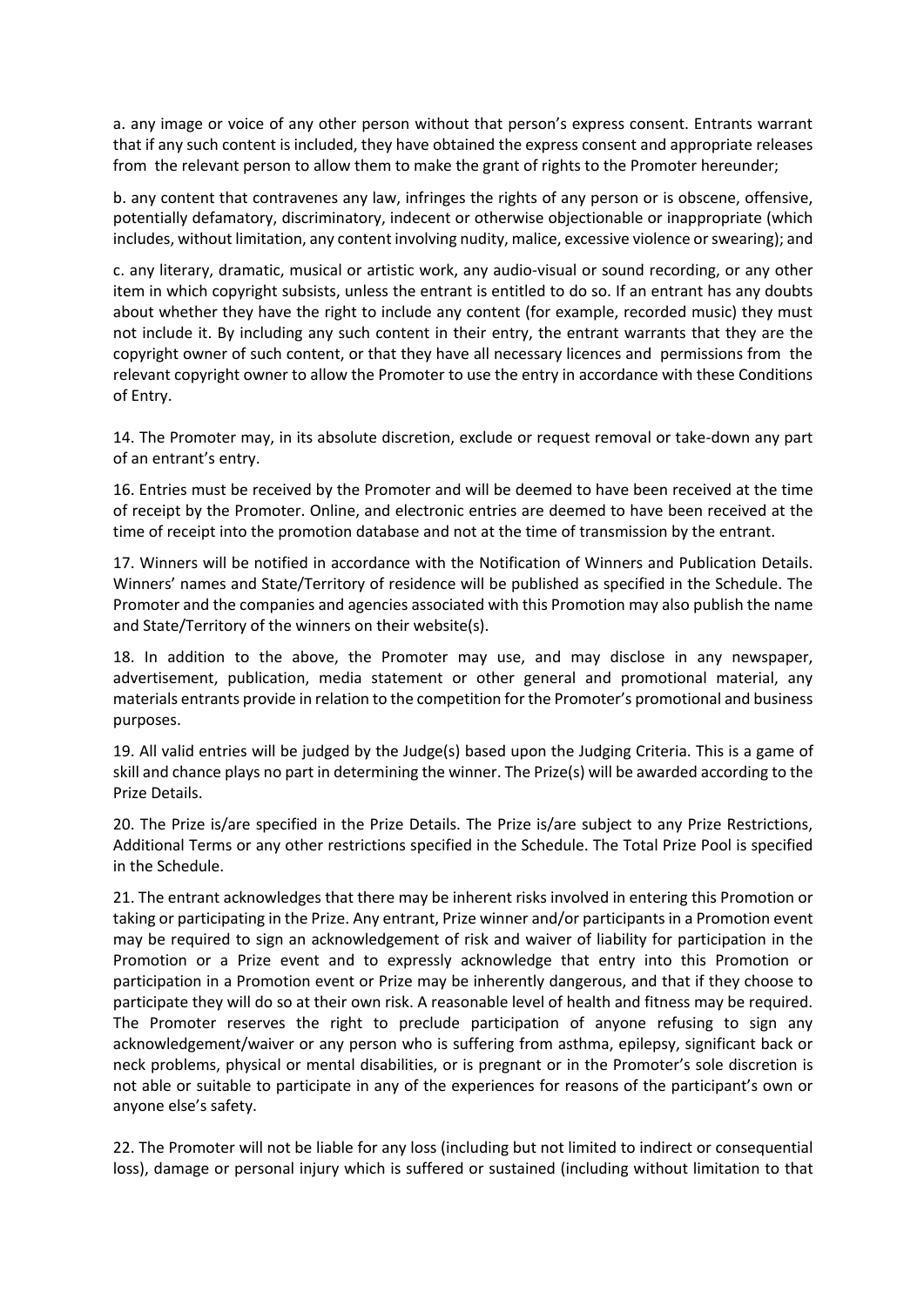caused by any person's negligence) relating to this Promotion or the awarding or taking of the Prize(s) except for any liability which cannot be excluded by law (in which case liability is limited to the minimum amount allowable by law).

23. The Promoter accepts no responsibility for any tax implications that may arise from winning the prize. Independent financial advice should be sought.

24. The Promoter is not responsible for any problems or technical malfunction of any telephone network or lines, computer on-line systems, communication network, computer equipment, software, technical problems or traffic congestion on the Internet or at any web site, or any combination thereof, including any error, omission, alteration, tampering, deletion, theft, destruction, transmission interruption, communications failure or otherwise, injury or damage to entries or to participants' or any other person's computer, tablet or mobile phone, related to or resulting from participation in or down-loading any materials in this Promotion. If the Promotion is not capable of being conducted due to circumstances beyond the Promoter's control, including due to any technical or communications problems, the Promoter reserve the right to amend, suspend or cancel the competition subject to approval from any relevant authority.

25. The Promoter reserves the right to disqualify all entries from any entrant who tampers with, or benefits from tampering with, the entry process or the Promotion. Entrants can enter the Promotion up to the Maximum Number of Entries. Entries must meet the Entry Requirements and be subject to the Entry Restrictions.

26. The Promoter may, in their sole discretion, declare any or all entries made by an entrant invalid, and/or prohibit further participation by an entrant in this Promotion or a prize event/activity if the entrant:

a. disrupts, annoys, abuses, threatens, harasses or attempts to do any of these things to the Promoter, another entrant or potential entrant of, or anyone else associated with, this Promotion; or

b. engages in conduct in relation to this Promotion which is misleading, deceptive, fraudulent or damaging to the Promoter's goodwill or reputation.

27. The Promoter and its agencies and representatives associated with this Promotion will not be liable for any loss (including but not limited to indirect or consequential loss), damage or personal injury which is suffered or sustained (including without limitation to that caused by any person's negligence) relating to this Promotion or the awarding or taking of the prize except for any liability which cannot be excluded by law (in which case liability is limited to the minimum amount allowable by law).

28. The Promoter may use any personal information entrants provide in connection with this competition for the purpose of running the Promotion, and also in advertisements, publications, media statements and other promotional material associated with the Promotion. The Promoter may disclose the information for those purposes to its related bodies corporate and contractors. Some of the Promoter's related bodies corporate and contractors to whom the entrant's personal information may be disclosed are located overseas, and as a result the entrant's personal information may be disclosed overseas. If entrants do not provide the information requested they will not be able to enter the Promotion. The Promoter is bound by the Australian Privacy Principles contained in the Privacy Act 1988 (Cth). If entrants have any concerns or queries about the way their personal information is managed by the Promoter, they should contact the Promoter by emailing promotions@muso.live. A copy of the Promoter's terms and conditions can be viewed at https://www.muso.live/terms-and